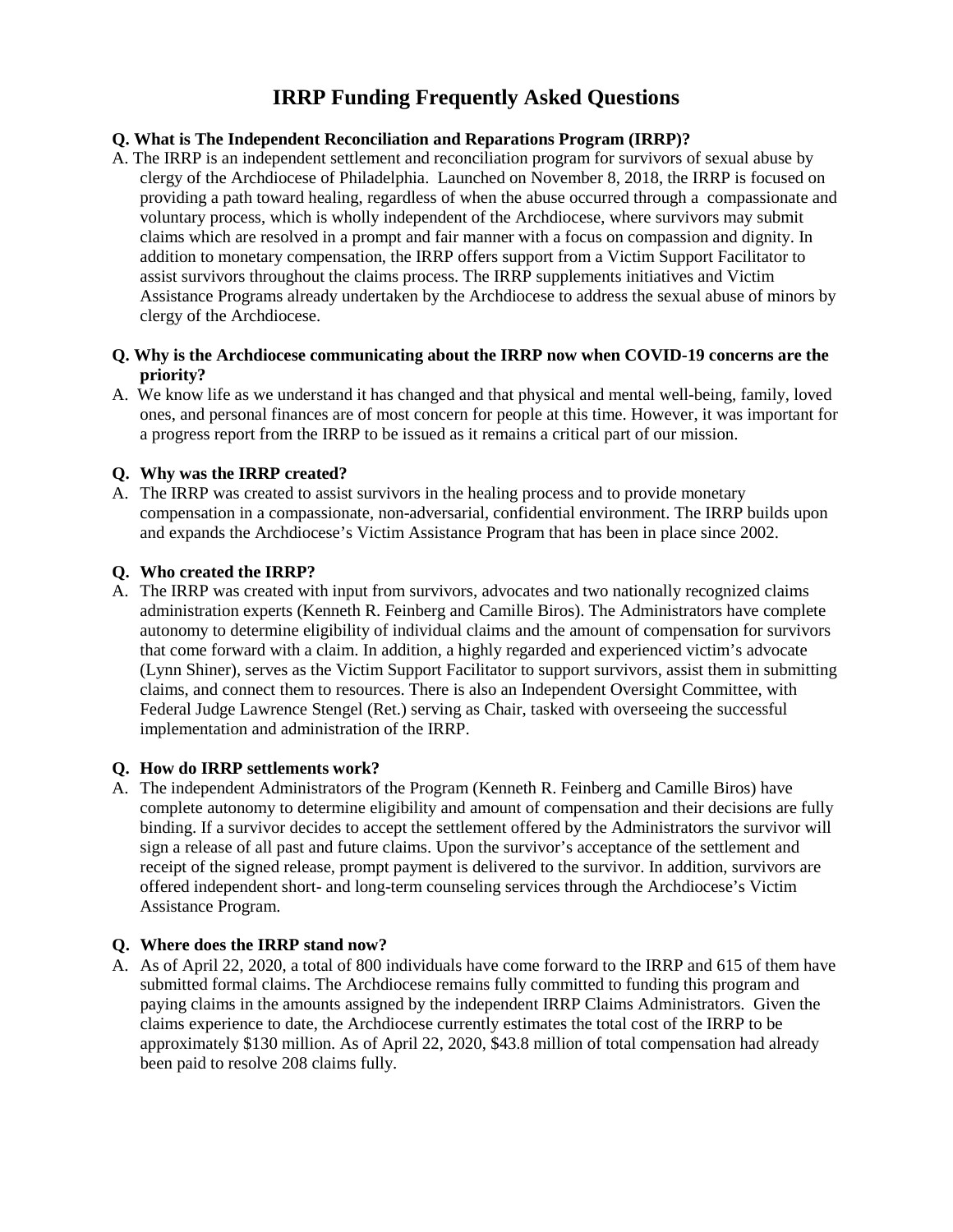## **Q. When did claims have to be submitted to the IRRP?**

A. The IRRP implemented a broad claims submission process which allowed claims to be filed through September 30, 2019. The claims submission period has now passed, and given the claims experience to date, the Archdiocese currently estimates the total cost of the IRRP to be approximately \$130 million. That amount includes the \$43.8 million already paid to survivors through the program.

#### **Q. What if more victims/survivors come forward?**

A. Although the IRRP claims submission period has now passed, survivors who did not submit a claim with the IRRP still have access to all services available through the Archdiocese's Victim Assistance Program, including mental health services, medication, therapy, and more. They also have access to the program's Victim Support Facilitator working in conjunction with the IRRP.

## **Q. How did the Archdiocese reach out to survivors?**

A. The IRRP cast a wide net to survivors both known and unknown. The program was communicated by the Archdiocese, by the IRRP Claims Administrators, through direct emails, through the public media, through parishes, and third parties not affiliated with the Archdiocese or the IRRP. A packet of information was sent to all survivors who had previously reported a claim of abuse that was known to the Archdiocese. Conducting such a broad and multi-faceted outreach effort was the best way to ensure equal knowledge about and access to the program.

## **Q. What is the difference between the IRRP and civil litigation?**

A. Civil litigation is a time-consuming, expensive and difficult process for everyone involved. Therefore, we took a more proactive approach by reaching out to victims broadly instead of litigating every claim. This method honors our commitment to survivors and enables the Archdiocese to steward resources in a prudent fashion. Most importantly, the IRRP is a voluntary, independent, non-judicial process which allows the Archdiocese to quickly provide compensation as well as other support services.

#### **Q. How is the Archdiocese funding the IRRP obligations?**

A. The financial plan is being funded through the sale of Archdiocesan assets, borrowing, and risk mitigation payments from related ecclesiastical entities. As of April 22, 2020, \$43.8 million of total compensation had already been paid to resolve 208 claims fully. To fund the remaining IRRP obligations, the plan calls for the Archdiocese to receive approximately \$33.2 million from the sale or lease of non-restricted assets; \$28 million in risk mitigation payments from Saint Charles Borromeo Seminary, Catholic Social Services and the Office of Catholic Education (sourced from non-restricted surplus funds); a \$10 million loan commitment from the Priests Retirement Benefits Trust; and a \$15 million loan commitment from Catholic Social Services.

#### **Q. What are risk mitigation payments?**

A. These are payments made by related ecclesiastical entities to help fund IRRP commitments to resolve claims for the benefit of the entire Archdiocesan community and to ensure maximum compensation is available for survivors.

#### **Q. What Archdiocesan properties may be sold to fund the IRRP?**

A. We are considering a variety of sale and lease transactions, including the Cathedral Block properties. Any transaction that may occur will have no impact on the Archdiocese's use of the Cathedral or the administrative offices of our local Church.